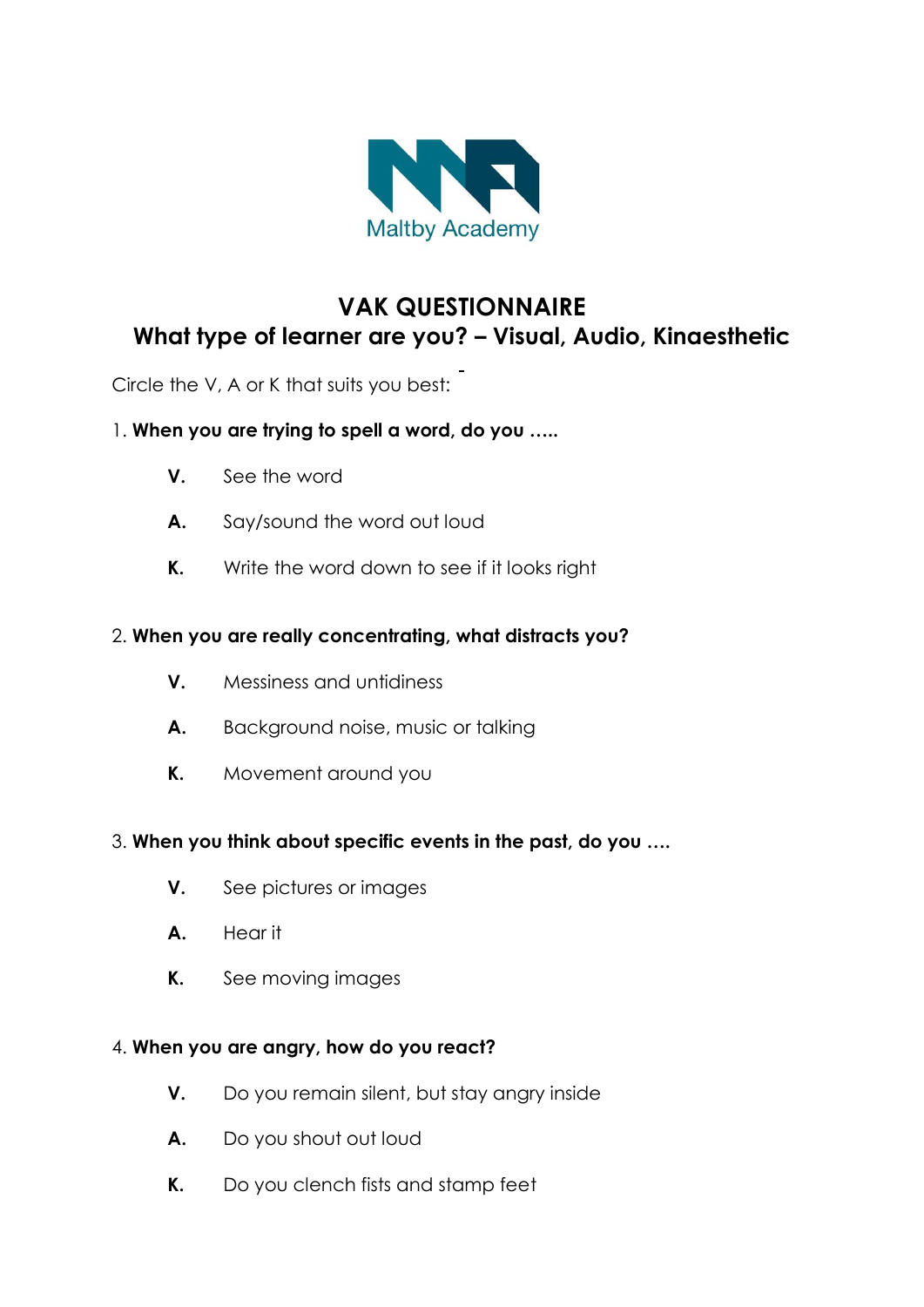5. **When you forget an incident that has happened or a person you've met, do you …...**

- **V.** Forget names but remember their faces
- **A.** Forget faces but remember names
- **K.** Only remember where you were and what you did

### 6. **When you describe an object, would you …..**

- **V.** See it as a picture or colours in your mind
- **A.** Describe it with words
- **K.** Think about how it works, sounds, feels

### 7. **When you are learning, do you prefer ….**

- **V.** Work that is written down in many colours
- **A.** Listening to a person talk or giving instructions
- **K.** Taking part in activities, making or doing

### 8. **When you do leisure activities, do you prefer to …...**

- **V.** Watch TV, read or play on a computer
- **A.** Listen to music
- **K.** Play sports and games

### 9. **When you are talking with friends, do you …..**

- **V.** Talk little and are reluctant to listen for too long
- **A.** Like to listen and talk as well
- **K.** Use your hands to talk